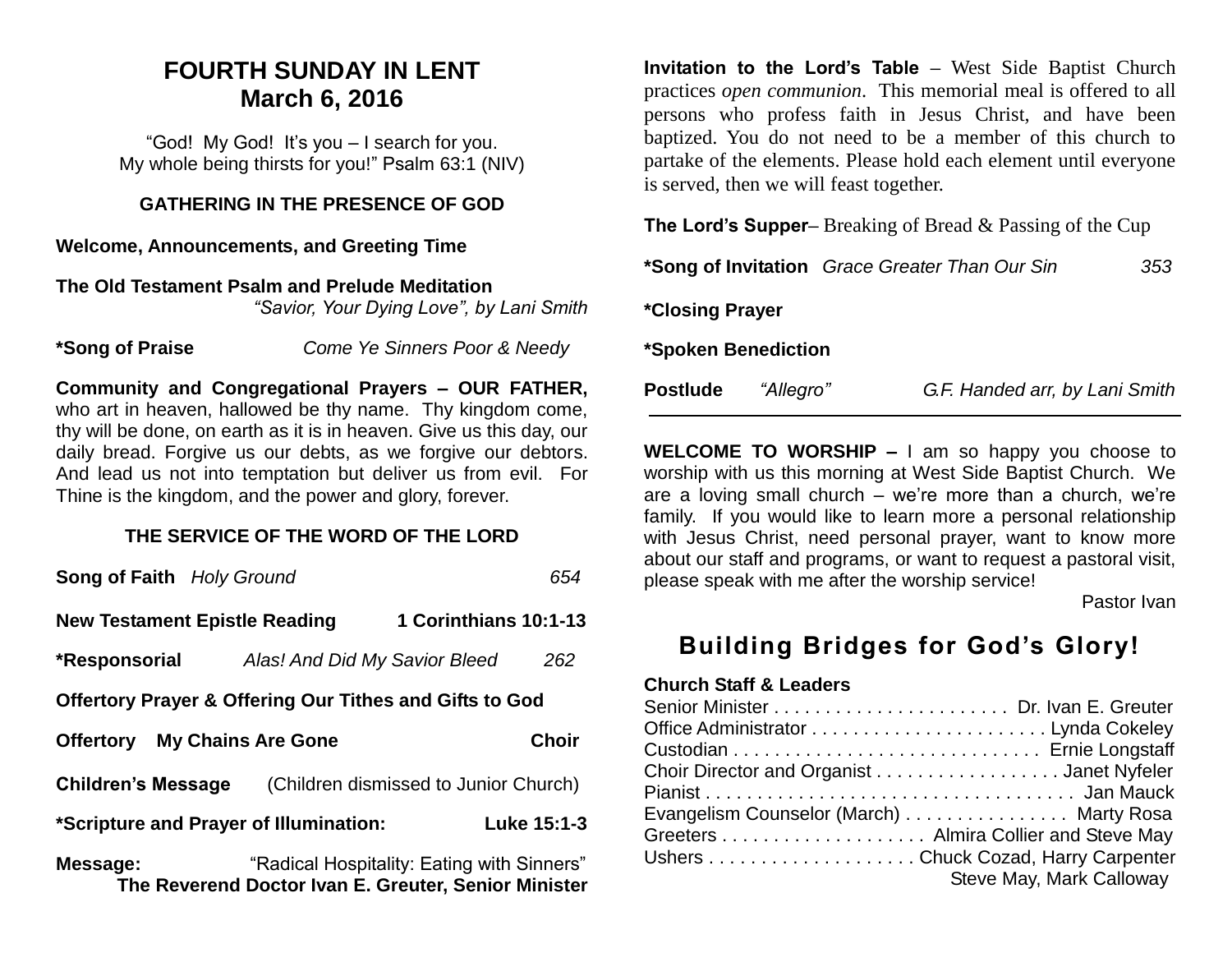## **In our Thoughts and Prayers**

## **Medical Concerns:**

Jane Baker Etta Landis Mark Calloway Stella Maggard Albert Carpenter Gil McCurdy Bradley Carpenter Becky Poe Harry Carpenter Brian Roach Sr. Esther Carrier Elma Tschantz Reg Kirby Mike Douglas

**Church Concerns:**

*Pray for our youth*

**Praises:**

*Church* 

*Pray for all our shut-ins*

*Pray for Pastor Ivan and our Church Leaders*

*For God's continued work in and through West Side Baptist* 

Mark Calloway Jr Madeleine Martinson



# Welcome to **West Side Baptist Church**



*West Side Baptist Church An American Baptist Church of the Central Region American Baptist Church USA www.abc-usa.org*

## **WEST SIDE BAPTIST CHURCH**

1008 SW Fourth Street | Topeka, KS 66606 Phone: (785) 233-4241 │ [office@wsbctopeka.org](mailto:office@wsbctopeka.org) www.wsbctopeka.org